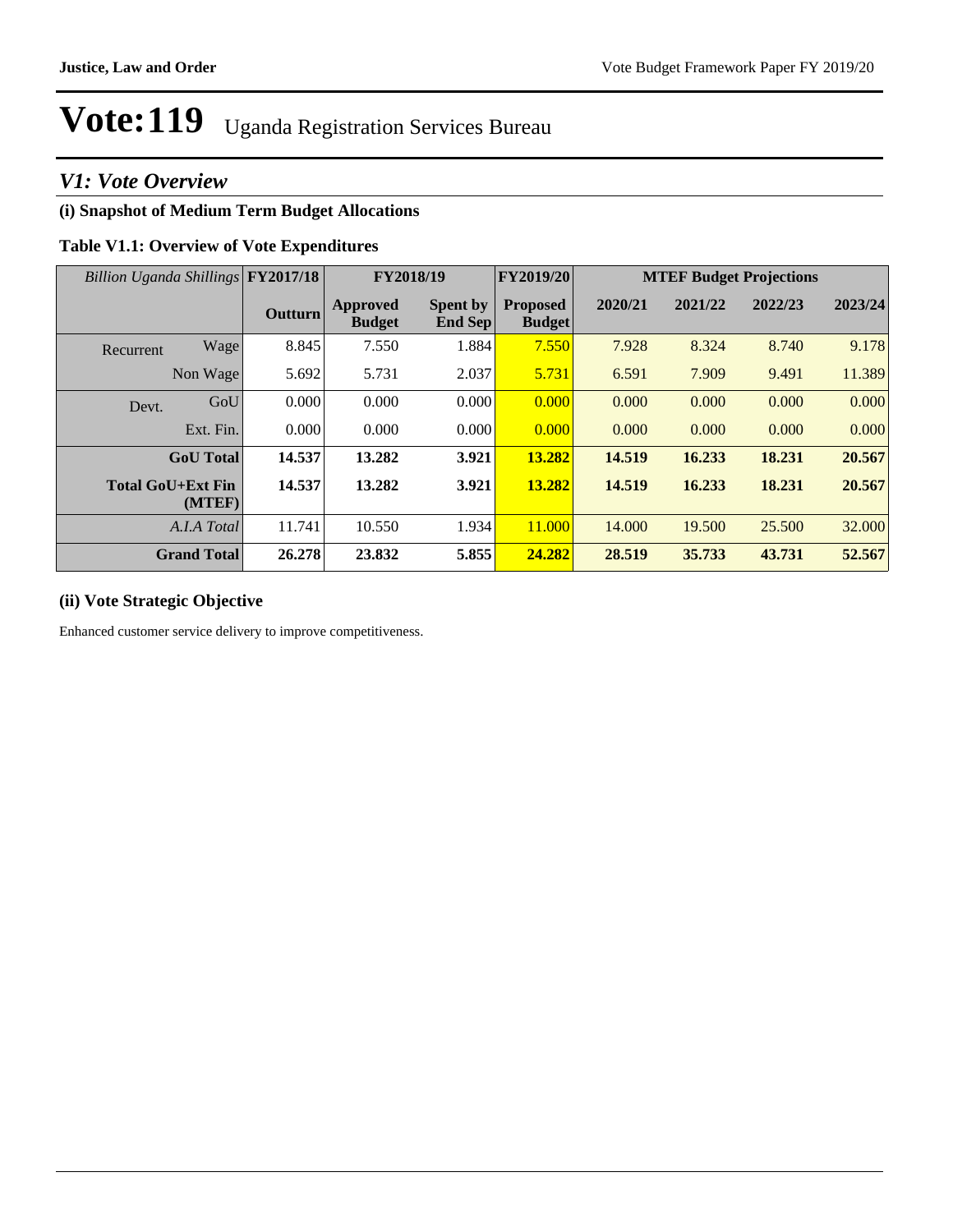### *V2: Past Vote Performance and Medium Term Plans*

#### **Performance for Previous Year FY 2017/18**

URSB conducted business clinics in the districts of Hoima, Fort- Portal, Jinja, Kabale, Busia, Koboko, Mbarara, Mukono, Wakiso, Lira, Soroti, Nebbi, Sironko, Rukungiri, Masaka, Rakai, Masindi and instant registration of businesses was done. 17 User Committee meetings on doing of business with URA, KCCA, NIRA and Ministry of Local Government and 3 business users meetings with bankers, Uganda Law Society, Institute of Certified Public Accountants were done.

An online system for filing of marriage and annual returns was developed.

URSB distributed civil registration materials to 56 districts. USRB developed Electronic Document Management System to digitize all records.

The Bureau acquired and operationalized Sage Evolution System for financial management.

The Bureau improved access to registration services, established new service centers across the country in Kisoro, Lugazi, Tororo, Mubende, Rukungiri, Kasese and retooled the existing regional offices.

Three regulations were passed to strengthen the Institutional capacity of the Bureau.

#### **Performance as of BFP FY 2018/19 (Performance as of BFP)**

URSB registered 5842 new companies, 10,006 business names, 16,755 legal documents, 63 chattels, 417 local trademarks, 444 foreign trademarks, 13 copy rights, 7 industrial designs, 456 civil marriages, 116 single statuses, 2,406 marriage returns and licensed 70 churches.

The Bureau collected a total of UGX: 25.5 bn shs Non Tax Revenue for the period under review ( as at BFP) compared to 15.5 bn for the previous financial Year, FY2017/18 .

URSB carried out stakeholder workshops on proposals of security interest in movable property bill, sensitized youth and business community on the process of registration of Intellectual Property, trained librarians and researchers at Makerere University in relevant patent databases.

The Bureau conducted mobile business registration clinics in Arua, Paidha, Mbarara and Iganga.

URSB contracted a vendor to design and develop electronic chattels registry and the process is in its final stages.

#### **FY 2019/20 Planned Outputs**

Certify service delivery standards.

Strengthen Monitoring and Evaluation System.

Sensitization and publicity on formalization of businesses carried out.

Youth trained on entrepreneurship to enhance business startups country wide.

Stakeholder workshops on legal reforms conducted.

Mobile business registration clinics in the districts, Municipal and town councils conducted.

Stakeholder training on marriage registration for CAOs, Sub County Chiefs and Town Clerks in the regions carried out.

TISCs established in universities to promote innovation.

Barazaas, Public and media campaigns conducted.

Staff capacity enhanced.

Reduced turn around time from 4 to 2 hours.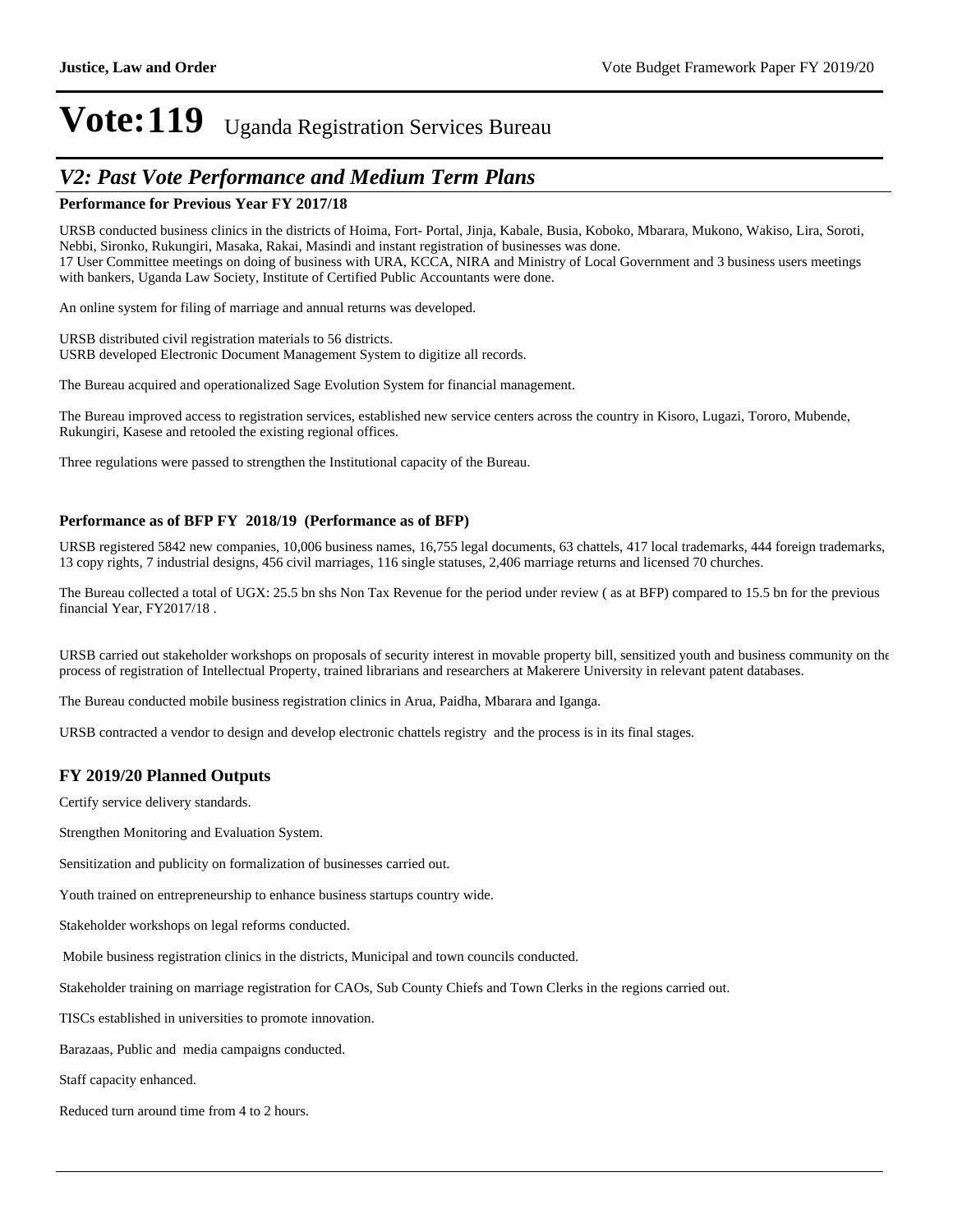#### **Medium Term Plans**

Review legal and policy framework.

Operationalize the new human resource structure.

Strengthen existing and roll out atleast three new service centers.

#### **Efficiency of Vote Budget Allocations**

The Medium Term Expenditure Framework is 13.281 bn for wage and non wage expenditure and 10 bn for enhancement of Non Tax Revenue collection. However, the Bureau does not have the development budget to cater for capital development expenses for refurbishing the new building and acquisition of ICT equipment.

#### **Vote Investment Plans**

Establishment of electronic chattels registry.

Automation and digitization of records.

Upgrading and maintenance of existing registration systems.

Establishment of more regional offices.

#### **Major Expenditure Allocations in the Vote for FY 2019/20**

Out of the appropriated total budget, 10% is going to cater for rent to private entities, 5 % ICT maintenance, 30% staff salaries and the balance is for sensitization and public awareness, clearance of utility bills and compliance and enforcement.

#### **V3: PROGRAMME OUTCOMES, OUTCOME INDICATORS AND PROPOSED BUDGET ALLOCATION**

#### **Table V3.1: Programme Outcome and Outcome Indicators**

| Programme:                                                                                                           |                                                                                                                                                                                                                | <b>20 Lawful Registration Services</b>                                                                                                         |     |  |  |     |     |                          |  |  |
|----------------------------------------------------------------------------------------------------------------------|----------------------------------------------------------------------------------------------------------------------------------------------------------------------------------------------------------------|------------------------------------------------------------------------------------------------------------------------------------------------|-----|--|--|-----|-----|--------------------------|--|--|
| <b>Programme Objective:</b>                                                                                          |                                                                                                                                                                                                                | The Strategic Objectives of URSB are:<br>1. Strengthen Legal, Policy and Institutional framework<br>2. Improve access to registration services |     |  |  |     |     |                          |  |  |
| <b>Responsible Officer:</b>                                                                                          | Registrar General                                                                                                                                                                                              |                                                                                                                                                |     |  |  |     |     |                          |  |  |
| <b>Programme Outcome:</b>                                                                                            |                                                                                                                                                                                                                | Enhanced access to registration services to all Ugandans                                                                                       |     |  |  |     |     |                          |  |  |
| <b>Sector Outcomes contributed to by the Programme Outcome</b>                                                       |                                                                                                                                                                                                                |                                                                                                                                                |     |  |  |     |     |                          |  |  |
| 1. Commercial justice and the environment for competitiveness strengthened                                           |                                                                                                                                                                                                                |                                                                                                                                                |     |  |  |     |     |                          |  |  |
|                                                                                                                      | <b>Performance Targets</b>                                                                                                                                                                                     |                                                                                                                                                |     |  |  |     |     |                          |  |  |
|                                                                                                                      | 2017/18<br>2018/19<br>2020/21<br><b>Programme Performance Indicators (Output)</b><br>2019/20<br><b>Base line</b><br><b>Base year</b><br>Q1<br><b>Actual</b><br><b>Target</b><br><b>Target</b><br><b>Actual</b> |                                                                                                                                                |     |  |  |     |     | 2021/22<br><b>Target</b> |  |  |
| • Proportion of Stakeholders complying with<br>Marriage Returns requirements                                         |                                                                                                                                                                                                                | 40%                                                                                                                                            | 20% |  |  | 65% | 70% | 75%                      |  |  |
|                                                                                                                      | $\overline{2}$<br>• Average time taken to register a Business<br>4<br>4                                                                                                                                        |                                                                                                                                                |     |  |  |     |     |                          |  |  |
| • Proportion of stakeholders satisfied with<br>70%<br>70%<br>85%<br>80%<br>Intellectual Property protection services |                                                                                                                                                                                                                |                                                                                                                                                |     |  |  |     | 90% |                          |  |  |
| <b>Programme:</b>                                                                                                    | 25 General administration, planning, policy and support services                                                                                                                                               |                                                                                                                                                |     |  |  |     |     |                          |  |  |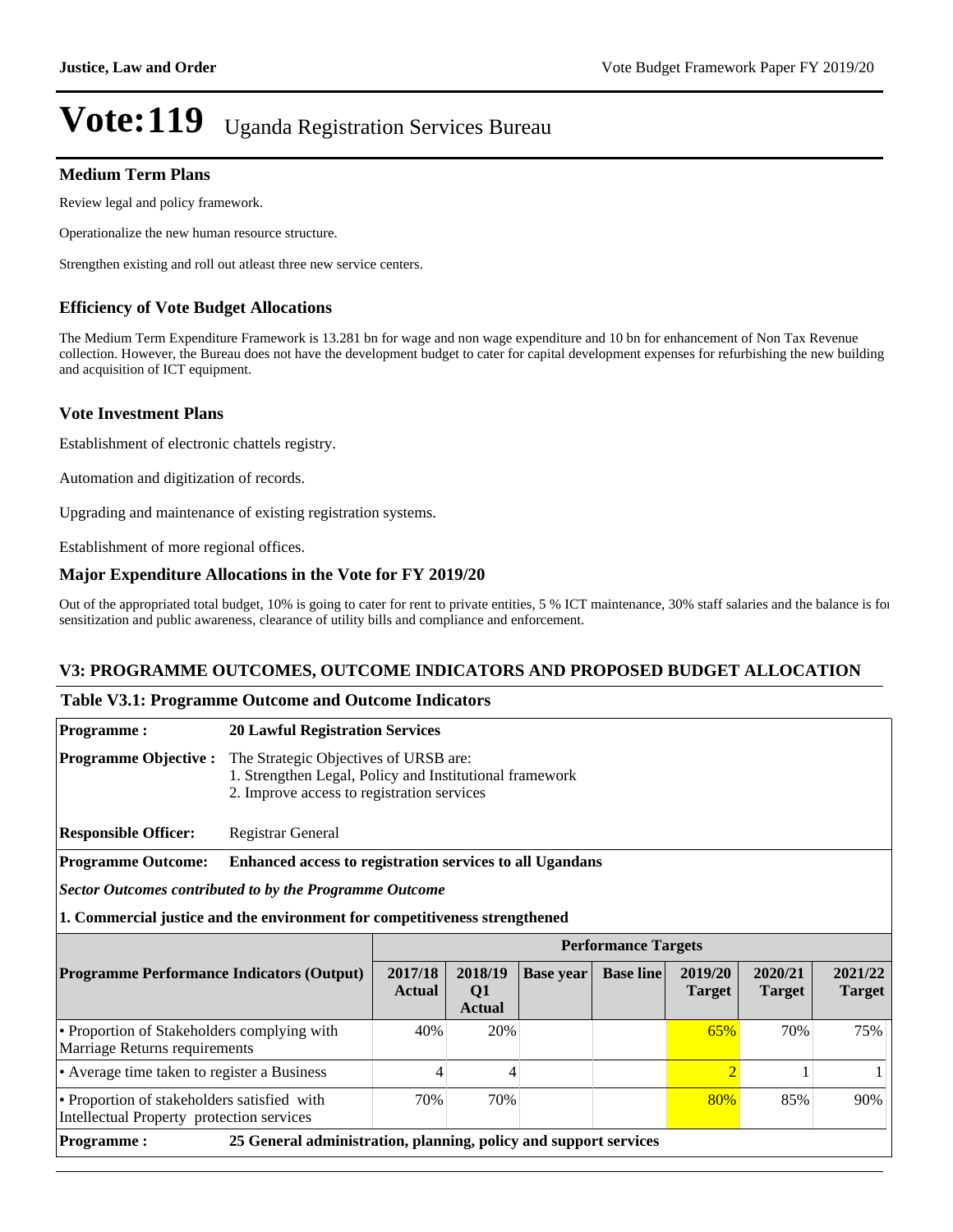**Programme Objective :** Enhance public and stakeholder awareness of URSB services. Strengthen Research and Advisory function. **Responsible Officer:** Registrar General **Programme Outcome: Efficient and Effective delivery of URSB Services** *Sector Outcomes contributed to by the Programme Outcome*

#### **1. Commercial justice and the environment for competitiveness strengthened**

|                                                              | <b>Performance Targets</b> |                                 |                     |                  |                          |                          |                          |  |  |
|--------------------------------------------------------------|----------------------------|---------------------------------|---------------------|------------------|--------------------------|--------------------------|--------------------------|--|--|
| <b>Programme Performance Indicators (Output)</b>             | 2017/18<br><b>Actual</b>   | Q <sub>1</sub><br><b>Actual</b> | $2018/19$ Base year | <b>Base line</b> | 2019/20<br><b>Target</b> | 2020/21<br><b>Target</b> | 2021/22<br><b>Target</b> |  |  |
| • Proportion of Stakeholders satisfied with URSB<br>Services | 75%                        | 75%                             |                     |                  | 85%                      | 90%                      | 95%                      |  |  |

#### **Table V3.2: Past Expenditure Outturns and Medium Term Projections by Programme**

| Billion Uganda shillings                                            | 2017/18        | 2018/19                                   |        | 2019/20                          | <b>MTEF Budget Projections</b> |         |         |         |
|---------------------------------------------------------------------|----------------|-------------------------------------------|--------|----------------------------------|--------------------------------|---------|---------|---------|
|                                                                     | <b>Outturn</b> | <b>Approved Spent By</b><br><b>Budget</b> | End O1 | <b>Proposed</b><br><b>Budget</b> | 2020/21                        | 2021/22 | 2022/23 | 2023/24 |
| Vote :119 Uganda Registration Services Bureau                       |                |                                           |        |                                  |                                |         |         |         |
| 20 Lawful Registration Services                                     | 2.534          | 2.460                                     | 0.605  | 2.460                            | 3.743                          | 3.333   | 3.775   | 5.367   |
| 25 General administration, planning, policy and<br>support services | 12.003         | 10.822                                    | 3.315  | 10.822                           | 10.775                         | 12.900  | 14.456  | 15.200  |
| <b>Total for the Vote</b>                                           | 14.537         | 13.282                                    | 3.921  | 13.282                           | 14.519                         | 16.233  | 18.231  | 20.567  |

#### **V4: SUBPROGRAMME PAST EXPENDITURE OUTTURNS AND PROPOSED BUDGET ALLOCATIONS**

#### **Table V4.1: Past Expenditure Outturns and Medium Term Projections by SubProgramme**

| Billion Uganda shillings                                                    | 2017/18        | 2018/19               |                                          | 2019/20                          | <b>Medium Term Projections</b> |         |         |         |
|-----------------------------------------------------------------------------|----------------|-----------------------|------------------------------------------|----------------------------------|--------------------------------|---------|---------|---------|
|                                                                             | Outturn Budget | <b>Approved</b> Spent | $\mathbf{B}\mathbf{v}$<br><b>End Sep</b> | <b>Proposed</b><br><b>Budget</b> | 2020/21                        | 2021/22 | 2022/23 | 2023/24 |
| <b>Programme: 20 Lawful Registration Services</b>                           |                |                       |                                          |                                  |                                |         |         |         |
| 02 Civil Registration Services                                              | 0.663          | 0.610                 | 0.149                                    | 0.610                            | 0.610                          | 0.610   | 0.610   | 0.610   |
| 03 Intellectual Property Rights                                             | 0.716          | 0.723                 | 0.178                                    | 0.723                            | 0.723                          | 0.723   | 0.723   | 1.428   |
| 04 Business Registration Services                                           | 0.960          | 0.932                 | 0.230                                    | 0.932                            | 1.830                          | 1.015   | 1.015   | 2.100   |
| 08 Insolvency Services                                                      | 0.194          | 0.195                 | 0.049                                    | 0.195                            | 0.580                          | 0.985   | 1.427   | 1.228   |
| <b>Total For the Programme: 20</b>                                          | 2.534          | 2.460                 | 0.605                                    | 2.460                            | 3.743                          | 3.333   | 3.775   | 5.367   |
| Programme: 25 General administration, planning, policy and support services |                |                       |                                          |                                  |                                |         |         |         |
| 01 Office of the Registrar General                                          | 1.954          | 2.025                 | 0.530                                    | 1.978                            | 1.873                          | 2.684   | 4.000   | 4.000   |
| 05 Finance and Administration                                               | 8.589          | 7.177                 | 2.368                                    | 7.376                            | 7.376                          | 3.940   | 3.000   | 4.000   |
| 06 Regional Offices                                                         | 1.126          | 1.314                 | 0.343                                    | 1.161                            | 1.161                          | 2.580   | 4.000   | 4.000   |
| 07 Internal Audit                                                           | 0.334          | 0.307                 | 0.075                                    | 0.307                            | 0.365                          | 3.695   | 3.456   | 3.200   |
| <b>Total For the Programme: 25</b>                                          | 12.003         | 10.822                | 3.315                                    | 10.822                           | 10.775                         | 12.900  | 14.456  | 15.200  |